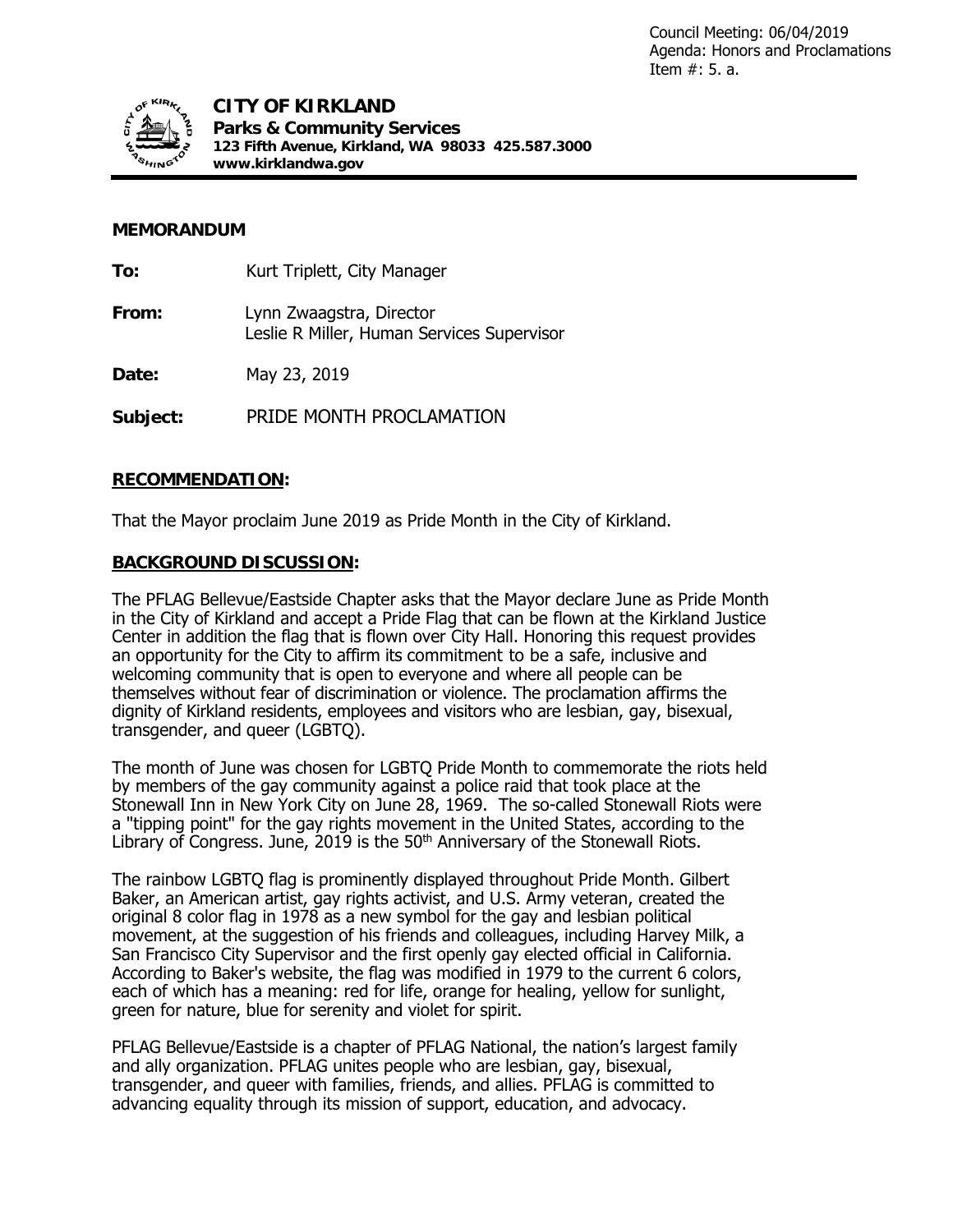PFLAG Bellevue/Eastside is an all-volunteer and self-funded chapter serving residents of East King County communities, including Kirkland, Bellevue, Redmond, Issaquah, Mercer Island, Sammamish, Bothell, Woodinville, Duvall, Snoqualmie, and Carnation. It is not affiliated with any political party or religion, but is single-minded in its commitment to advance equality through three tenets:

- Support for LGBTQ people and their families and friends
- Education for members and others about the unique issues and challenges facing people who are LGBTQ
- Advocacy to change attitudes and create policies and laws that achieve full equality for people who are LGBTQ

The Bellevue/Eastside chapter is often the first place that people on the Eastside turn to, when they or someone they love has come out or are questioning their sexuality and/or gender. It is also a place of ongoing connection for local LGBTQ people, family, and allies, where together they find acceptance, affirmation, and for those who are interested, opportunities to actively move equality forward together.

PFLAG Bellevue/Eastside meets people wherever they are on their journey, and brings hope and change to the Eastside community, providing a lifeline to people who feel isolated and alone, including highly vulnerable LGBTQ youth, and normalizing LGBTQ lives to family, friends, and neighbors.

The Chapter holds two monthly meetings, one in Bellevue and one in Bothell, offering peer-to-peer support and a guest speaker or panel to address issues that impact the LGBTQ community. In addition, members staff information tables at public events, march in community parades to increase visibility, advocate for safe schools and provide scholarships to Eastside high school students.

Members invite Councilmembers and the public to visit both its [website](https://pflagbellevue.org/) that provides access to extensive resources including free PFLAG publications and its [Facebook page.](https://www.facebook.com/pflagbellevueeastside/)

PFLAG Bellevue/Eastside Chair Beth Lenholt and others will accept the proclamation and offer a Pride flag on behalf of its members and all LGBT+ people in Kirkland and their friends, families, and allies.

# **Attachment**

**A –** Proclamation Proclaiming Pride Month